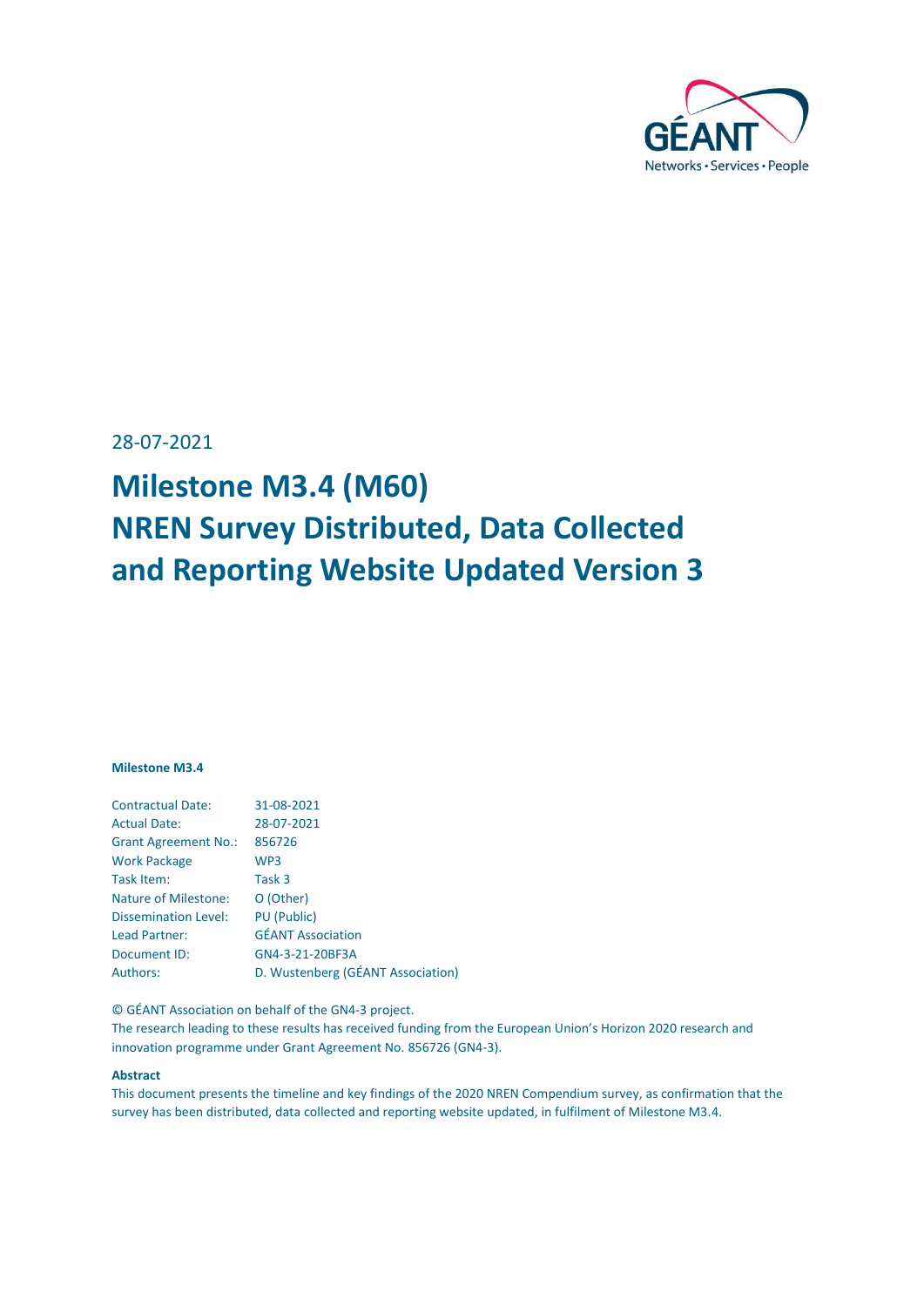

## **Table of Contents**

| 1          |             | About the Compendium | 1              |
|------------|-------------|----------------------|----------------|
|            | 1.1         | Overview             | $\mathbf{1}$   |
|            | 1.2         | Methodology          | $\mathbf{1}$   |
|            | 1.3         | Timeline             | $\overline{2}$ |
| 2          |             | <b>Key Findings</b>  | 3              |
| 3          | Conclusions |                      | 6              |
| References |             |                      | 7              |
| Glossary   |             |                      | 7              |

# **Table of Figures**

| Figure 2.1: Countries represented in the 2020 Compendium (in green) |  |
|---------------------------------------------------------------------|--|
|                                                                     |  |
|                                                                     |  |

## **Table of Tables**

| Table 1.1: Timeline of 2020 Compendium survey |  |
|-----------------------------------------------|--|
|-----------------------------------------------|--|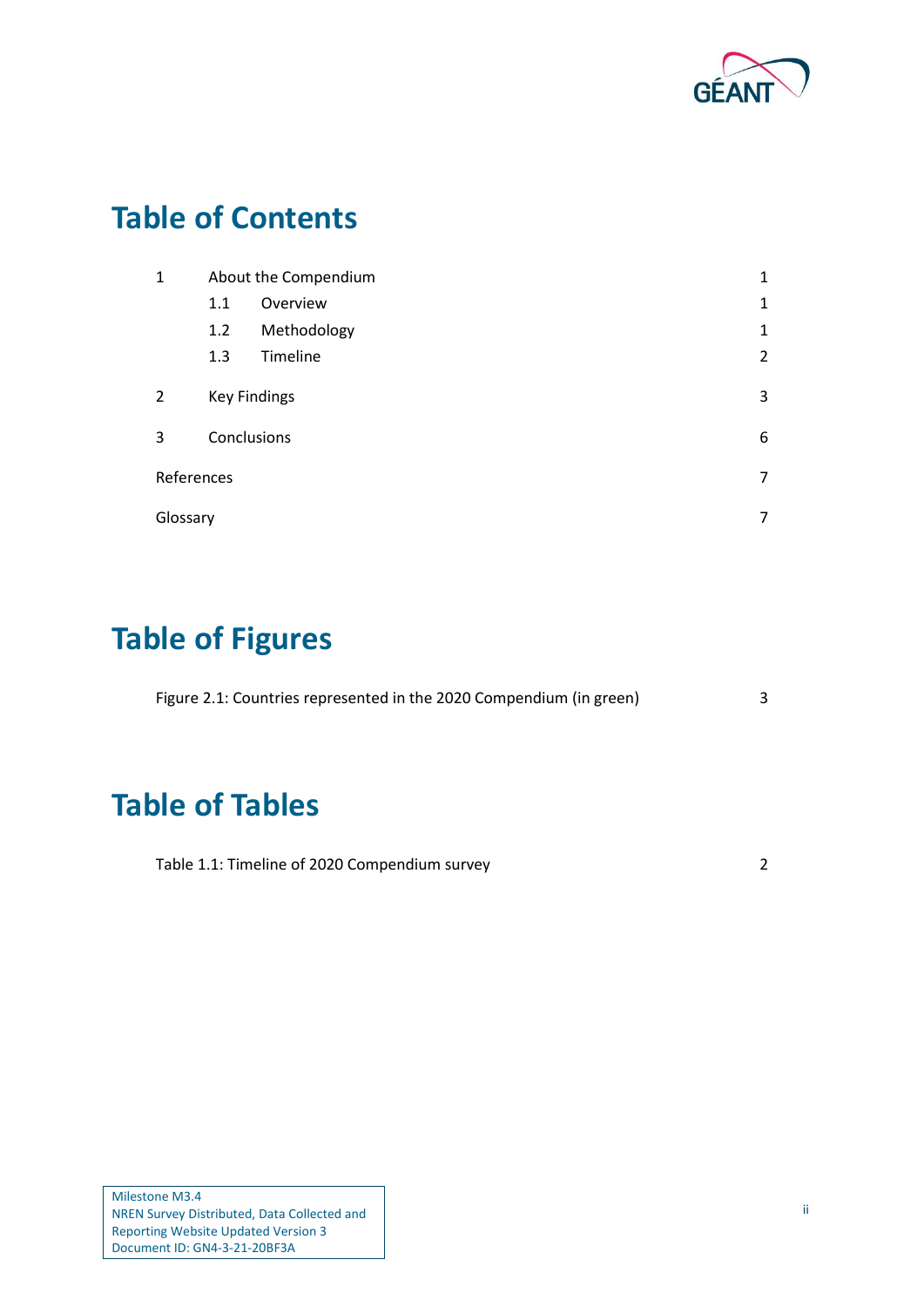

### <span id="page-2-0"></span>**<sup>1</sup> About the Compendium**

### <span id="page-2-1"></span>**1.1 Overview**

The GÉANT Compendium of National Research and Education Networks in Europe (the Compendium) is the result of a broad, collective effort to portray the networks of the research and education community in Europe.

National Research and Education Network (NREN) organisations run special communication networks dedicated to supporting the needs of the scientific and academic community within a country. In Europe, NRENs are interconnected by the pan-European GÉANT network, the largest and most advanced R&E network in the world.

Published since 2000, the Compendium is a living picture of what NRENs do every day to meet users' requirements and help them in their research, teaching and learning activities. The annual NREN Compendium survey invites Europe's NRENs to provide detailed information about their network, equipment and users. The survey conducted in 2020 focused primarily on the period from January to December 2019, extending to 2020 and 2021 where Compendium survey data are supplemented by data from other sources (for example, data on education from the Task Force on Educational Technologies). It requested information relating to five areas of interest to NRENs: organisation, end users, involvement in EC-funded projects, network and traffic, and services, including security, trust and identity, cloud and education. The survey questions were drafted under the guidance of subject specialists from within the GN4-3 project. This same group also led the analysis of the respondents' data. The key findings from the survey are summarised in this document; further details are provided in *Compendium 2020* [\[COMP\\_2020\]](#page-8-2). Specific reports compiled from NREN data may also be generated from the full online version of the Compendium [\[COMPENDIUM\]](#page-8-3).

### <span id="page-2-2"></span>**1.2 Methodology**

The Compendium survey is carried out by GN4-3 Work Package 3 User and Stakeholder Engagement, Task 3 Stakeholder Insights (WP3 T3).

The survey questions were drafted in collaboration with subject specialists from within the GN4-3 project; the same group is also involved in reviewing and analysing the respondents' data, and helping to produce the detailed *Compendium 2020* report [\[COMP\\_2020\]](#page-8-2).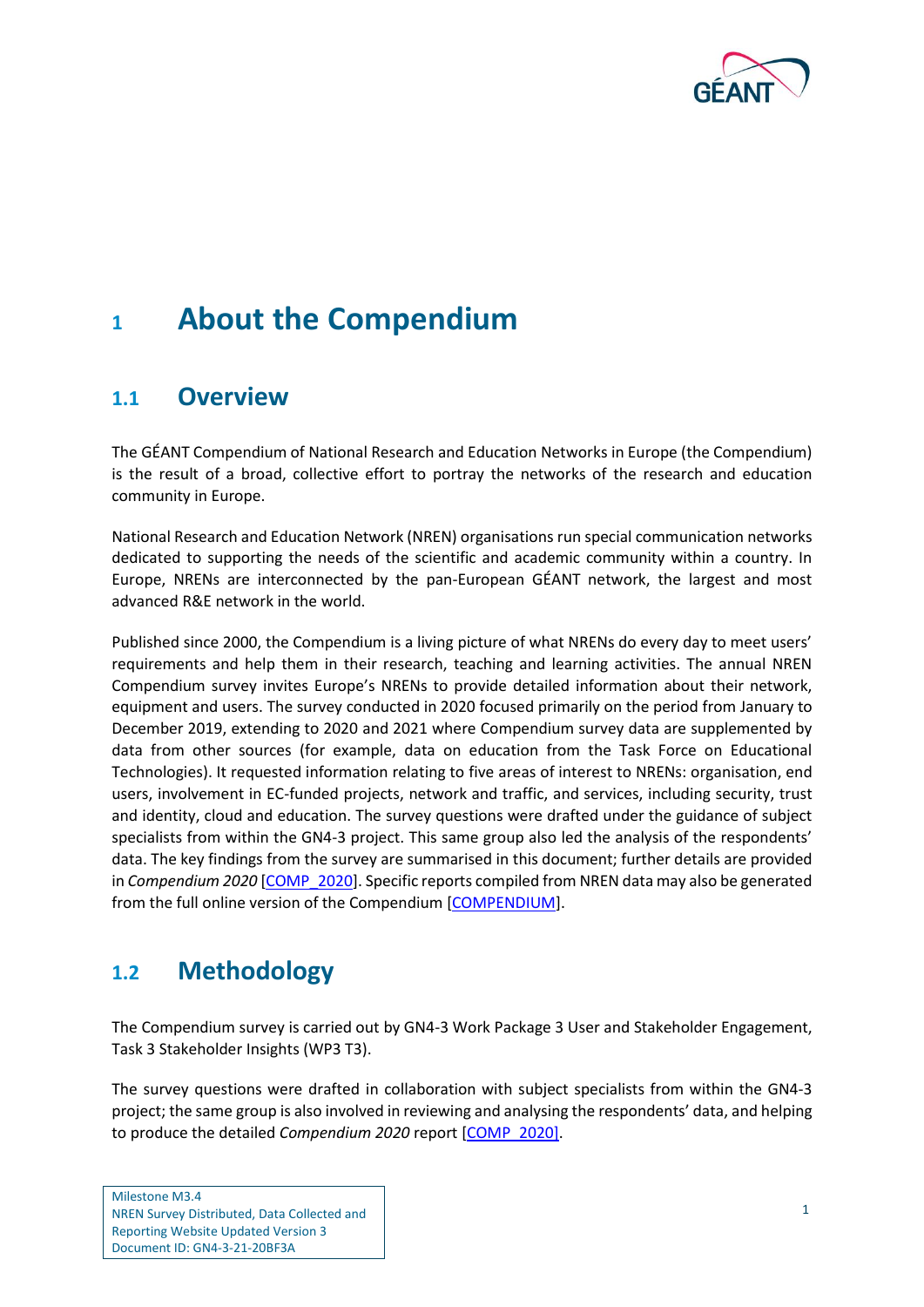

The survey is conducted online, with all European NRENs invited to take part. The information is provided by those who actually carry out the NRENs' work, from the executive directors to technical officers to service portfolio strategists and many more professionals besides.

### <span id="page-3-0"></span>**1.3 Timeline**

The timeline for the 2020 Compendium survey is shown in [Table 1.1](#page-3-1) below.

| <b>Milestone</b>          | <b>Date</b>       | <b>Status</b> |
|---------------------------|-------------------|---------------|
| Survey distributed/opened | September 2019    | Completed     |
| Survey closed             | December 2019     | Completed     |
| Data collected            | February 2020     | Completed     |
| Reporting website updated | <b>March 2020</b> | Completed     |
| Compendium 2020 produced  | June 2020         | Completed     |

<span id="page-3-1"></span>Table 1.1: Timeline of 2020 Compendium survey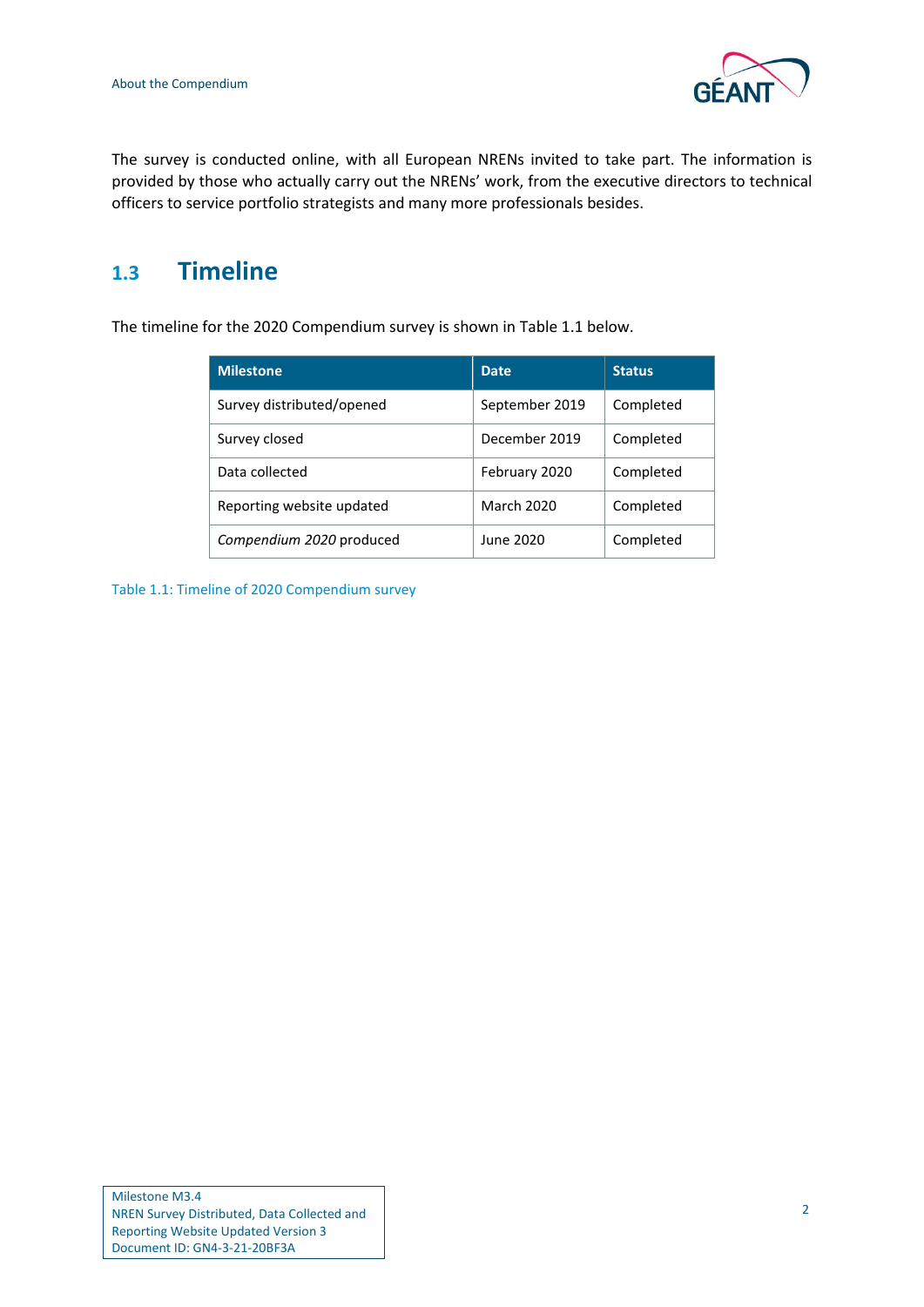

### <span id="page-4-0"></span>**<sup>2</sup> Key Findings**

[Figure 2.1](#page-4-1) below shows the countries represented in the 2020 Compendium, i.e. whose NRENs responded to the 2020 Compendium survey (40 out of a possible 43).



<span id="page-4-1"></span>Figure 2.1: Countries represented in the 2020 Compendium (in green)

As in past Compendium surveys, the 2020 results reveal changes and continuing trends in the NREN landscape, although the changes are mostly gradual. That said, the (ongoing) COVID-19 pandemic has left traces in some of the more recent data.

The environment in which NRENs operate still varies considerably. Nevertheless, most European countries have a broadly liberalised telecommunications market, where access to bandwidth and technology is unconstrained by regulation or monopoly. NRENs therefore need to respond to the specific demands of the research and education community if they are to justify their existence to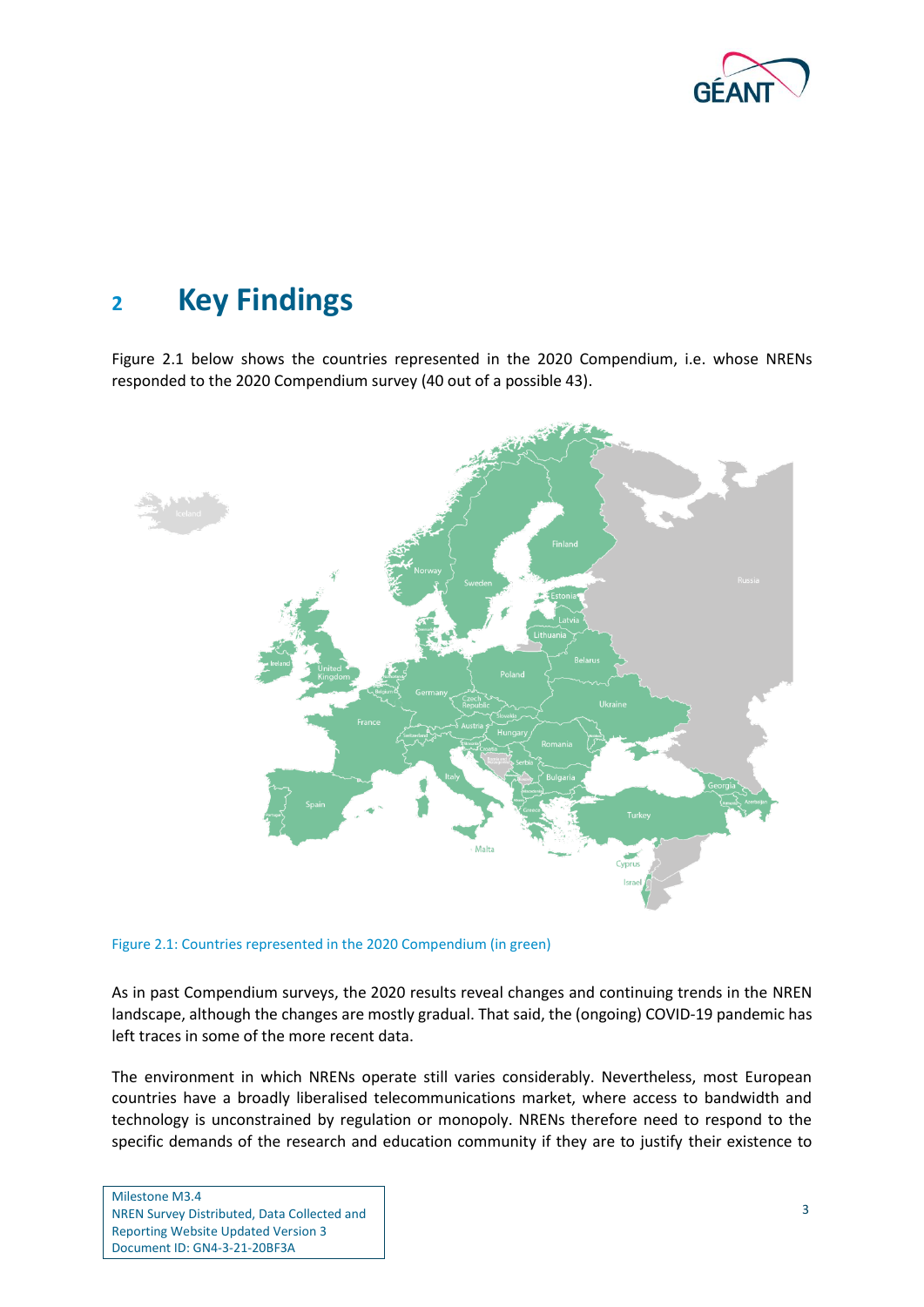

their funding bodies, many of whom are not their primary users. The data from the Compendium survey should help to trace how NRENs meet this challenge.

#### **Budget and Staff Numbers**

Reflecting the continuing increase in the importance of data networks in research and education, budgets and staff numbers as a whole have expanded between 2019 and 2020 (by 2% and 11%, respectively). The growth has enabled NRENs to upgrade their networks and further develop their service portfolio.

#### **Pan-European Activities**

A clear trend over the last few years has been an increasing involvement of NRENs in European-level activities: the number of EC-funded projects which had at least one NREN as a participant has almost doubled, from 56 in 2018 to 103 in 2020. Most of these projects are connected to European einfrastructures, in particular to the European Open Science Cloud (EOSC) project. However, the number and identity of the individual NRENs engaging in European projects has not changed significantly in the last four years, meaning that about a third of NRENs have little involvement at the European level.

#### **Traffic**

The importance of research and education networks is manifest in the volume of traffic NRENs carry. Traffic volumes have continuously increased over the past years, across all NRENs, more than half of which reported a rise in traffic in 2020, with most of this growth coming from research institutes. Overall, the recorded traffic grew by almost 30% between 2019 and 2020. Moreover, NRENs expect this trend to continue into the medium term: for the years 2020–2023, virtually all NRENs who responded to the survey forecast traffic growth and more than half of them anticipate a growth of 50%, across all organisations within the NRENs' remit. As last year, high growth is expected to come from schools, with an anticipated traffic growth of 73%, but unlike previous years, the highest growth is expected to come from research institutions, with 75% growth anticipated. Third place is taken by universities, estimated to grow by 67%. Note, however, that all these numbers are pre-COVID-19 and a drop of traffic volumes is expected for 2020, which can already be seen in the 2020 numbers from the GÉANT network.

### **Capacity**

While traffic volumes grew significantly during the past year, the capacities of NRENs' backbone and access networks have increased at a steady but much slower rate, reflecting the longer timescale of network upgrades. It is noticeable, though, that the access networks keep increasing in capacity, especially for the non-core user types, such asschools. The capacities for access to an NREN's network range from 1 Mbps up to 100 Gbps, depending on user types. Universities and research institutions are the best-connected institution types. Over half of the respondents indicate 1 Gbps as typical capacity for connected universities and research institutions, but in some countries, the typical connectivity for these users has reached 10 Gbps and more than 90% of NRENs provide these highcapacity connections to at least some universities and research institutions. Other user types mostly have more modest requirements, but their link capacities are increasing as well.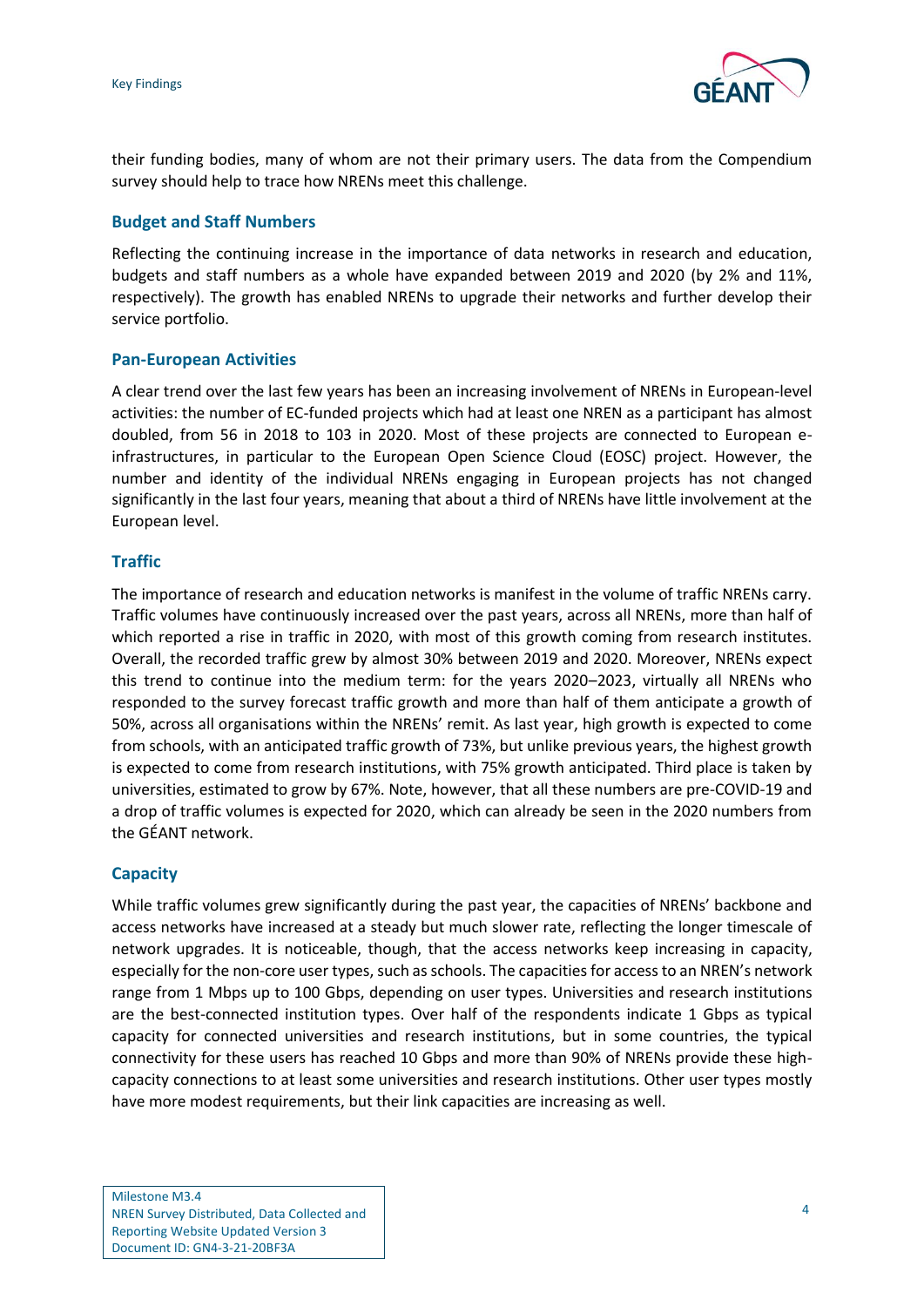

#### **Services**

NRENs have long since moved beyond their core role as connectivity providers, and now provide additional services, responding to technological changes and changes in the demands of the research and education community. A good example of this is the expansion and improvement of the trust and identity (T&I) infrastructure. Originally focused on securing access to R&E services, T&I infrastructures are increasingly being adapted to deal with the growth in collaboration and sharing of resources across institutions and borders. This is particularly apparent in initiatives such as InAcademia and MyAcademicID, which ascertain the student's status in order to to provide access to services that are not strictly speaking an R&E service domain, for example, student discounts.

Another such development is the ongoing commodification of ICT services that just a few years ago were relatively obscure, notably cloud services. One of the consequences of the rise of commercial cloud services seems to be a dramatic drop in Software as a Service (SaaS) type services, which very few NRENs offer any more, presumably having been replaced by commercial providers. On the other hand, NRENs have taken steps to make their experience in the procurement of these types of services available to their customers, leveraging their market size to gain discounts for their users. Cloud services are a prime example here, but procurement support extends to other areas as well.

Another development is the involvement of NRENs not just in running infrastructure used for education, but also in supporting specific education content and services. While not all NRENs are following this path, among those that do, the development of new services is proceeding at a startling pace. The NRENs active in this area may become important gatekeepers or mediators between content/service providers and consumers in their education sectors.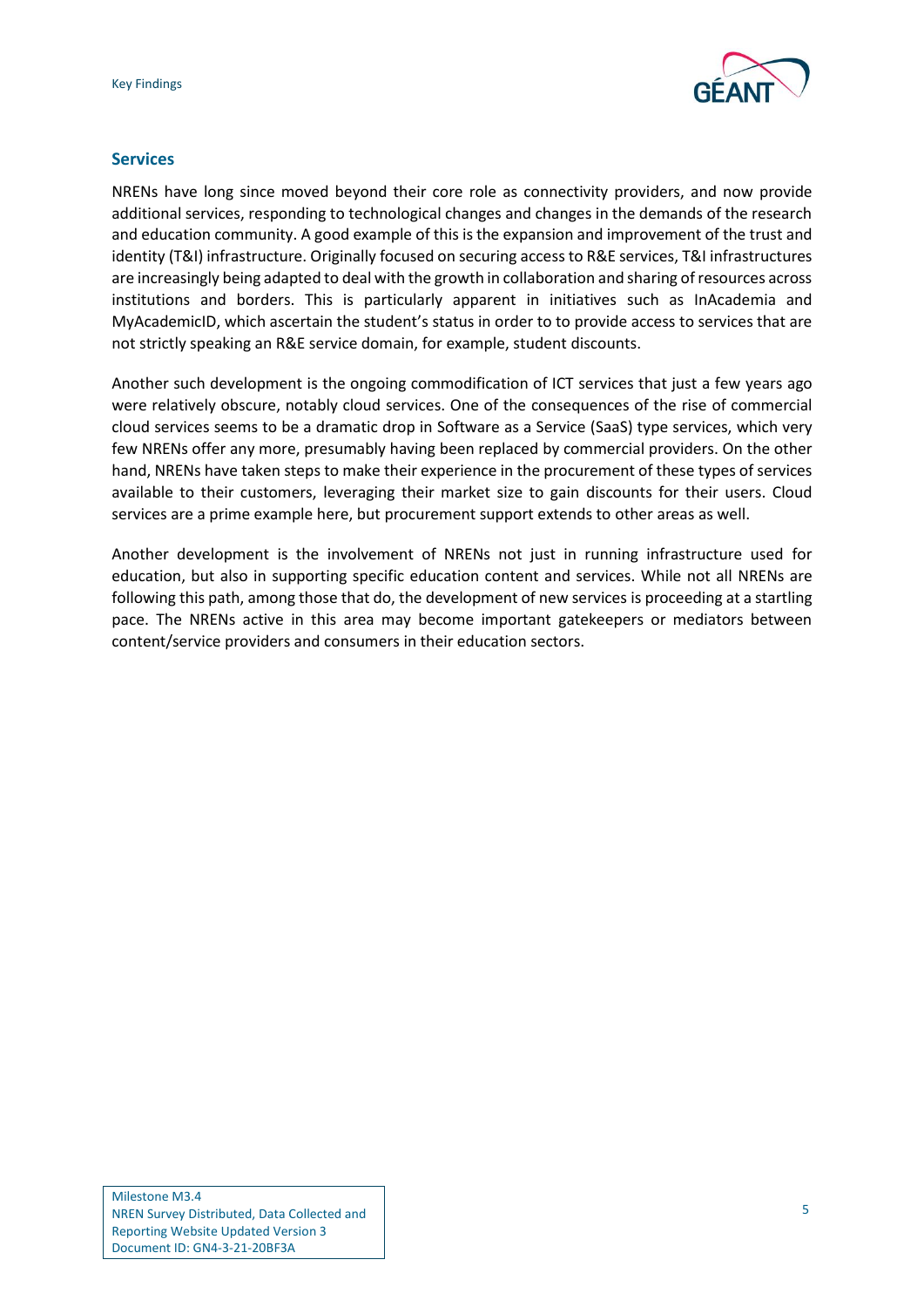

## <span id="page-7-0"></span>**<sup>3</sup> Conclusions**

While the diversity and complexity of the different NRENs can make comparisons challenging, it is the ambition of the Compendium survey and the Compendium itself to provide an overview of and insights into this thriving, multi-faceted community. The annual snapshots provided by the Compendium monitor the growth and changes among the NRENs in a systematic way.

As the NRENs' core business is providing infrastructure, many changes are slow. Nonetheless, changes do happen, and the aim of the Compendium is to track and present developments that shape and alter the ways NRENs are serving their user base. Currently, educational services are seeing a rapid development. This has certainly been accelerated by the COVID-19 pandemic, with IT tools required to support remote education, but was a recognisable trend before that. Another trend is the increasing involvement of NRENs in pan-European research infrastructure projects such as EOSC, PRACE or EuroCC. As providers of national research and education networks, NRENs are natural partners for such initiatives that facilitate international collaboration in science through the creation of Europe-wide research structures. In a third example, trust and identity services, which have long been core services provided by NRENs, allowing users within the research and education community to authenticate and access resources, are seeing use beyond their original domain. Increasingly, T&I infrastructure is leveraged for use in adjacent areas such as student discounts or study credentials. All three developments are reflected in the Compendium.

Following and reflecting trends entails gradually adjusting the scope of the Compendium accordingly. Over time, therefore, the Compendium survey will develop the data it captures and assesses in order to remain relevant and continue to provide a dataset with which NRENs can inform and shape their strategic decisions.

Milestone M3.4 NREN Survey Distributed, Data Collected and Reporting Website Updated Version 3 Document ID: GN4-3-21-20BF3A